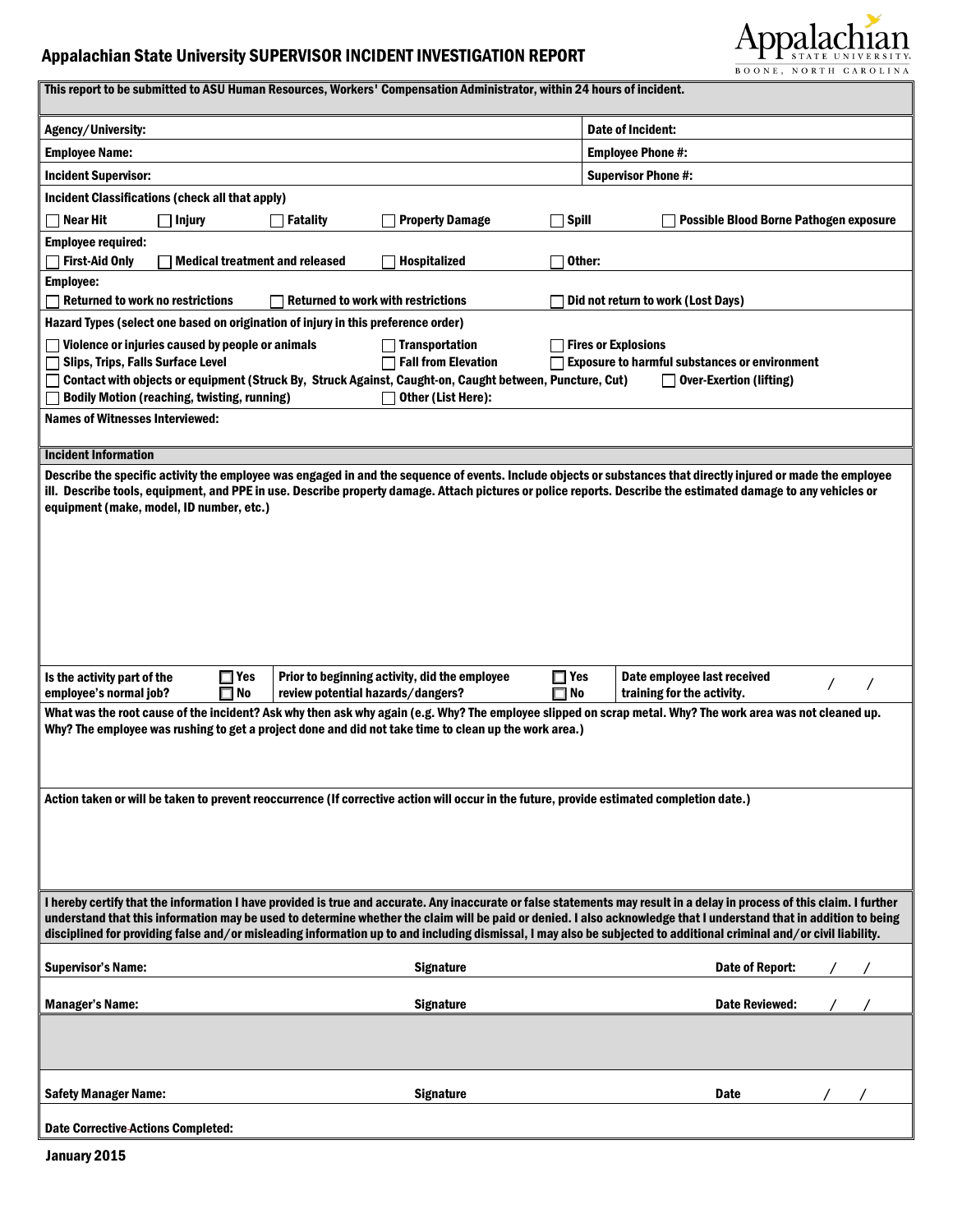#### NORTH CAROLINA SUPERVISOR'S INCIDENT INVESTIGATION REPORT – PAGE 2



| <b>ACCIDENT BREAKDOWN BY CHARACTERISTIC</b><br>(check all that apply) |                                                           |                              |                                                                          |  |  |
|-----------------------------------------------------------------------|-----------------------------------------------------------|------------------------------|--------------------------------------------------------------------------|--|--|
| <b>Nature of Injury</b>                                               |                                                           | <b>Part of Body Affected</b> |                                                                          |  |  |
| ⊔                                                                     | <b>Amputation or Enucleation</b>                          | $\Box$                       | <b>No Physical Injury</b>                                                |  |  |
| ப                                                                     | Assault                                                   | $\Box$                       | Head                                                                     |  |  |
| ப                                                                     | <b>Burn or Scald</b>                                      | □                            | Neck                                                                     |  |  |
| $\Box$                                                                | <b>Contusion, Bruise</b>                                  | $\Box$                       | <b>Eyes (Including Vision)</b>                                           |  |  |
| ப                                                                     | <b>Electric Shock</b>                                     | L                            | Arm(s) (Above Wrist)                                                     |  |  |
| ы                                                                     | Eye, Foreign body in                                      | E                            | Hand(s) (Including Wrist)                                                |  |  |
| □                                                                     | <b>Fracture, Broken Bone</b>                              | $\Box$                       | Finger(s) and Thumb(s)                                                   |  |  |
| □                                                                     | <b>Freezing, Frostbite</b>                                | $\Box$                       | Upper Extremity, Multiple Parts (shoulder, arm, forearm, wrist, or hand) |  |  |
| $\Box$                                                                | <b>Hearing Loss or Impairment</b>                         | L                            | Abdomen (Including Internal Organs)                                      |  |  |
| ப                                                                     | <b>Heat Exhaustion, Sunstroke</b>                         | $\Box$                       | <b>Back (Including Muscles, Spine)</b>                                   |  |  |
| $\Box$                                                                | <b>Hernia or Rupture</b>                                  | ப                            | <b>Chest (Including Internal Organs)</b>                                 |  |  |
| $\Box$                                                                | <b>Infection</b>                                          | $\Box$                       | <b>Hips (Including Pelvic Organs)</b>                                    |  |  |
| $\Box$                                                                | <b>Inhalation Injury-Toxic Substance</b>                  | L                            | Shoulder(s)                                                              |  |  |
| $\Box$                                                                | <b>Insect Bites</b>                                       | $\Box$                       | <b>Trunk, Multiple Parts</b>                                             |  |  |
| □                                                                     | Laceration (Cut)                                          | ப                            | Leg(s) (Above Ankle)                                                     |  |  |
| Ц                                                                     | <b>Multiple Injuries</b>                                  | $\Box$                       | <b>Foot (Including Ankle)</b>                                            |  |  |
| ப                                                                     | <b>Needle Puncture</b>                                    | $\Box$                       | Toes                                                                     |  |  |
| □                                                                     | <b>Rash, From Plants</b>                                  | E                            | Lower Extremity, Multiple Parts (from the hip to the toes)               |  |  |
| □                                                                     | <b>Rash, Not From Plants (Dermatitis)</b>                 | $\Box$                       | <b>Multiple Parts of Body, Severe</b>                                    |  |  |
| $\Box$                                                                | <b>Scratches, Abrasions</b>                               | L                            | <b>Digestive System</b>                                                  |  |  |
| □                                                                     | <b>Sprain, Strains</b>                                    | $\Box$                       | <b>Respiratory System</b>                                                |  |  |
| □                                                                     | <b>Other</b>                                              | $\Box$                       | <b>Circulatory System</b>                                                |  |  |
|                                                                       |                                                           | $\Box$                       | <b>Skin</b>                                                              |  |  |
|                                                                       |                                                           |                              | <b>Other</b>                                                             |  |  |
|                                                                       |                                                           | □                            |                                                                          |  |  |
|                                                                       |                                                           |                              |                                                                          |  |  |
|                                                                       | <b>Type of Accidents</b>                                  |                              | <b>Safety Equipment in Use</b>                                           |  |  |
| ப                                                                     | <b>Bodily Reactions (Sprains, Strains, Rupture, Etc.)</b> | Ц                            | <b>Hard Hat</b>                                                          |  |  |
| ப                                                                     | <b>Caught In, Under, Or Between</b>                       | $\Box$                       | <b>Safety Glasses</b>                                                    |  |  |
| ப                                                                     | <b>Contact With Temperature Extremes (Fire, Cold)</b>     | $\Box$                       | <b>Goggles</b>                                                           |  |  |
| $\Box$                                                                | <b>Disease Exposure</b>                                   |                              | $\Box$ Face shield or welder helmet                                      |  |  |
| □                                                                     | <b>Electrical Shock</b>                                   | $\Box$                       | <b>Gloves</b>                                                            |  |  |
| □                                                                     | <b>Falls (All Types)</b>                                  | $\Box$                       | <b>Fire Shirt</b>                                                        |  |  |
| ப                                                                     | <b>Noise Exposure</b>                                     | $\Box$                       | <b>Fire Pants</b>                                                        |  |  |
| $\Box$                                                                | <b>Repetitive Motion</b>                                  | $\Box$                       | <b>Safety Shoes</b>                                                      |  |  |
| Ц                                                                     | <b>Rubbed Or Abraded By Object</b>                        | $\Box$                       | <b>Fireline Boots</b>                                                    |  |  |
| $\Box$                                                                | <b>Struck Against Object</b>                              | $\Box$                       | <b>Ear Protection</b>                                                    |  |  |
| □                                                                     | <b>Struck by Flying Object</b>                            | □                            | <b>Respirator</b>                                                        |  |  |
| ப                                                                     | <b>Struck by Other Object/Person</b>                      | $\Box$                       | <b>Lanyards &amp; Lifelines</b>                                          |  |  |
| ப                                                                     | <b>Toxic Materials Exposure</b>                           | $\Box$                       | <b>Fluorescent Vests</b>                                                 |  |  |
| ப                                                                     | <b>Vehicle or Equipment Accident</b>                      | $\Box$                       | <b>Buoyant Work Vest</b>                                                 |  |  |
| □                                                                     | <b>Other</b>                                              | ш                            | <b>Warning &amp; Control</b>                                             |  |  |
|                                                                       |                                                           | $\Box$                       | <b>Seat Belts</b>                                                        |  |  |
|                                                                       |                                                           | $\Box$                       | <b>Shoulder Harness</b>                                                  |  |  |
|                                                                       |                                                           | $\Box$                       | <b>Safety Equipment, National Electrical Code (NEC)</b>                  |  |  |
|                                                                       |                                                           | $\Box$                       | <b>Lab Coat</b>                                                          |  |  |
|                                                                       |                                                           | $\Box$                       | <b>Other</b>                                                             |  |  |

When submitting this report, include pictures of incident location, equipment in use, the vehicle used (if applicable), and any third party reports (i.e. Police Report, OSHA Report, etc.).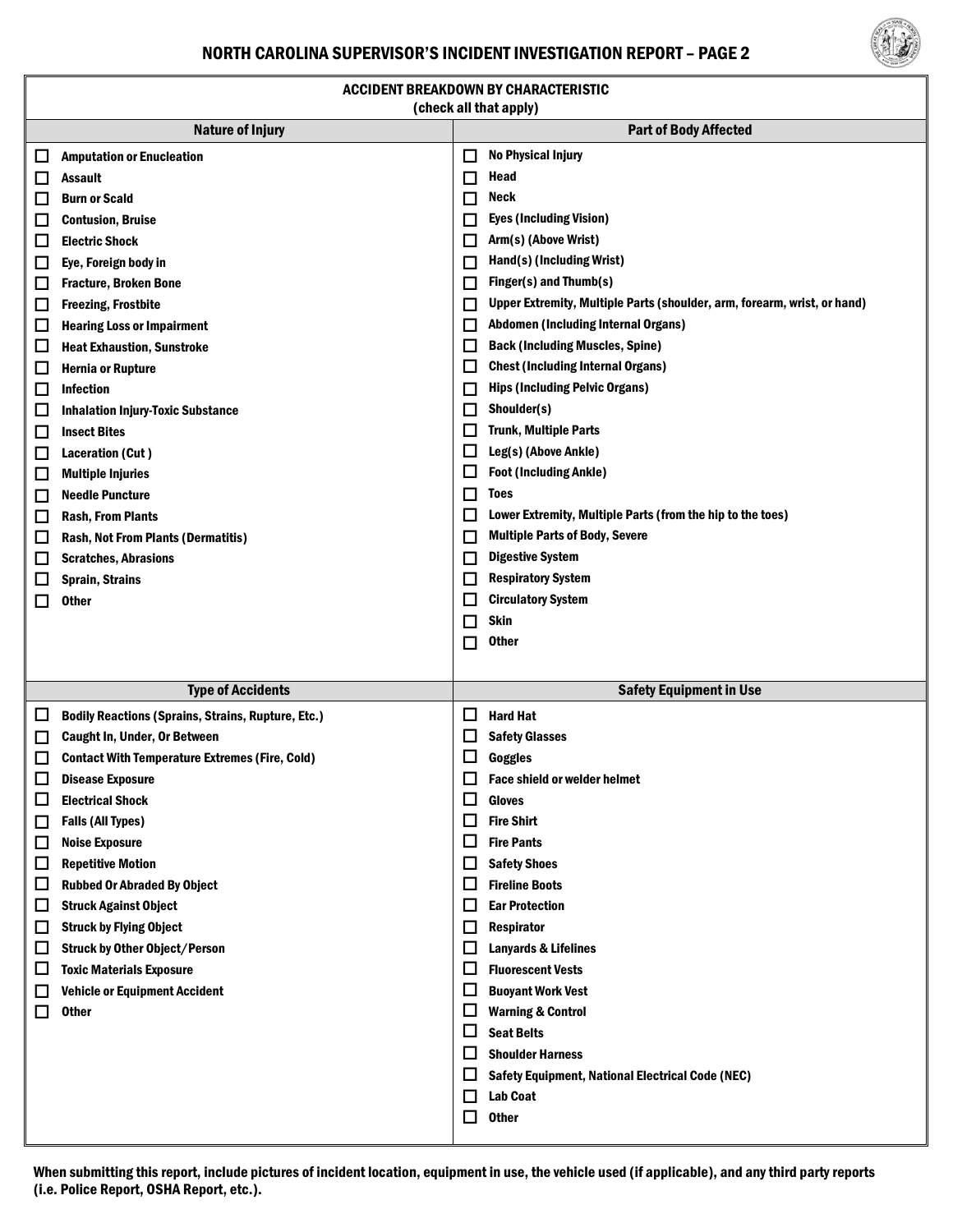### Appalachian State University WITNESS STATEMENT FORM



| Instructions: Before providing the required information below, please note that you will have to certify the truthfulness of this information. You will also be required                                                                                                                                                         |                           |  |  |  |
|----------------------------------------------------------------------------------------------------------------------------------------------------------------------------------------------------------------------------------------------------------------------------------------------------------------------------------|---------------------------|--|--|--|
| to acknowledge that you understand that in addition to being disciplined for providing false and/or misleading information, up to and including dismissal, you may<br>also be subjected to additional criminal and/or civil liability. To help you write this statement, please include, if possible, the following information: |                           |  |  |  |
| <b>Type of Investigation:</b>                                                                                                                                                                                                                                                                                                    |                           |  |  |  |
| <b>Safety Incident</b><br><b>Accident Review</b><br><b>Near Hit</b>                                                                                                                                                                                                                                                              | <b>Property Damage</b>    |  |  |  |
| <b>Witness Information</b>                                                                                                                                                                                                                                                                                                       |                           |  |  |  |
| Name:                                                                                                                                                                                                                                                                                                                            | Title:                    |  |  |  |
| <b>Work Address:</b>                                                                                                                                                                                                                                                                                                             | Work Phone #:             |  |  |  |
| <b>Incident Information</b>                                                                                                                                                                                                                                                                                                      |                           |  |  |  |
| Date of Incident:                                                                                                                                                                                                                                                                                                                | Time of Incident:         |  |  |  |
| <b>Location of Incident:</b>                                                                                                                                                                                                                                                                                                     |                           |  |  |  |
| Do you have any pictures of the incident?<br>$\Box$ Yes<br>$\square$ No<br>If yes, please attach them to this submission.                                                                                                                                                                                                        |                           |  |  |  |
| List the names of anyone present who observed or may have knowledge of the incident.                                                                                                                                                                                                                                             |                           |  |  |  |
|                                                                                                                                                                                                                                                                                                                                  |                           |  |  |  |
|                                                                                                                                                                                                                                                                                                                                  |                           |  |  |  |
|                                                                                                                                                                                                                                                                                                                                  |                           |  |  |  |
|                                                                                                                                                                                                                                                                                                                                  |                           |  |  |  |
|                                                                                                                                                                                                                                                                                                                                  |                           |  |  |  |
|                                                                                                                                                                                                                                                                                                                                  |                           |  |  |  |
|                                                                                                                                                                                                                                                                                                                                  |                           |  |  |  |
|                                                                                                                                                                                                                                                                                                                                  |                           |  |  |  |
| State what you know about the incident. Indicate who, what, where, and when. Be as specific as possible. If you need more space than what is provided here, create<br>a Word document and attach it to this submission.                                                                                                          |                           |  |  |  |
|                                                                                                                                                                                                                                                                                                                                  |                           |  |  |  |
|                                                                                                                                                                                                                                                                                                                                  |                           |  |  |  |
|                                                                                                                                                                                                                                                                                                                                  |                           |  |  |  |
|                                                                                                                                                                                                                                                                                                                                  |                           |  |  |  |
|                                                                                                                                                                                                                                                                                                                                  |                           |  |  |  |
|                                                                                                                                                                                                                                                                                                                                  |                           |  |  |  |
|                                                                                                                                                                                                                                                                                                                                  |                           |  |  |  |
|                                                                                                                                                                                                                                                                                                                                  |                           |  |  |  |
|                                                                                                                                                                                                                                                                                                                                  |                           |  |  |  |
|                                                                                                                                                                                                                                                                                                                                  |                           |  |  |  |
|                                                                                                                                                                                                                                                                                                                                  |                           |  |  |  |
|                                                                                                                                                                                                                                                                                                                                  |                           |  |  |  |
|                                                                                                                                                                                                                                                                                                                                  |                           |  |  |  |
|                                                                                                                                                                                                                                                                                                                                  |                           |  |  |  |
|                                                                                                                                                                                                                                                                                                                                  |                           |  |  |  |
|                                                                                                                                                                                                                                                                                                                                  |                           |  |  |  |
|                                                                                                                                                                                                                                                                                                                                  |                           |  |  |  |
|                                                                                                                                                                                                                                                                                                                                  |                           |  |  |  |
| I hereby certify that the information I have provided is true and accurate. I acknowledge that any inaccurate or false statements may result in a delay in process of<br>this claim. I further understand that this information may be used to determine whether the claim will be paid or denied.                               |                           |  |  |  |
| <b>Witness Name:</b>                                                                                                                                                                                                                                                                                                             | <b>Witness Title:</b>     |  |  |  |
|                                                                                                                                                                                                                                                                                                                                  |                           |  |  |  |
| Signature:                                                                                                                                                                                                                                                                                                                       | <b>Date of Statement:</b> |  |  |  |